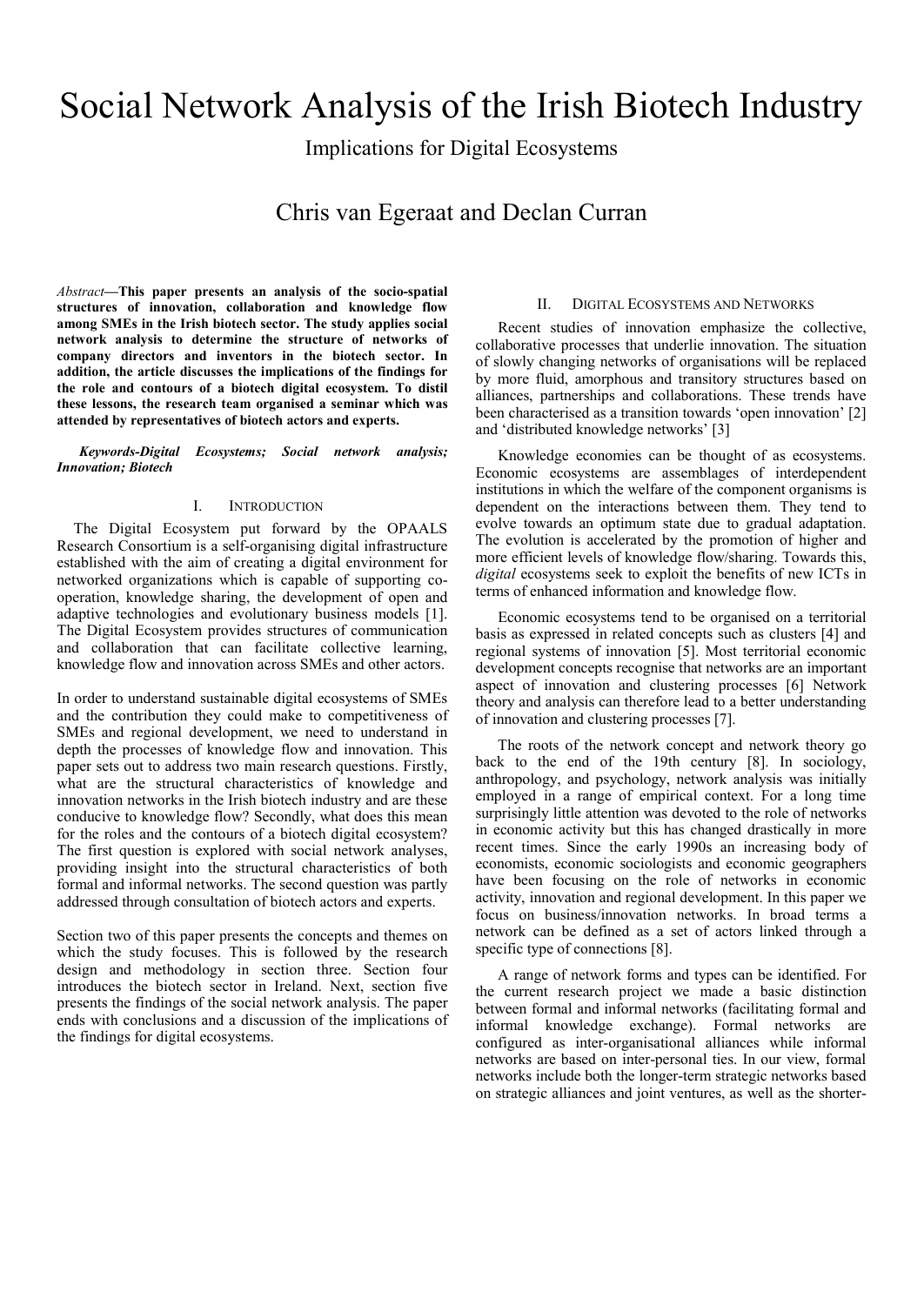term project networks distinguished by [8]. In formal networks firms or institutions are linked in their totality, via, for example, joint research projects or buyer-supplier agreements.

In informal networks, the connected persons principally represent themselves. Because the persons are employed by firms and institutions, the links between these persons indirectly also link the institutions, providing a pipeline for (informal) information flow between these institutions. A large variety of informal networks exist including networks of former students, professional networks, networks of friends, members of sport clubs, networks of corporate board members, and so forth. Informal networks can develop on the back of formal business activity, as is the case with networks of former colleagues or former business relations that have developed a friendship. However, the characteristic of such informal networks is that the network is no longer based on these (former) formal relations. Informal networks have different levels of organisation or institutionalisation. Some professional networks (informal from the firms' point of view) can be strongly institutionalised while other networks, for example those based on friendship are virtually unorganised.

In this paper formal networks are seen as pipelines for formal knowledge exchange while informal networks are linked to informal knowledge exchange.

Rather than treating regional networks as a distinct type of network [8] we work from the perspective that all (types of) networks have a spatiality. Thus all, formal and informal, networks have a spatiality that may include local, regional, national and global aspects. During the 1990s, the interest in networks became strongly focused on regional networks. The cluster literature paid a great amount of attention to space of flows and the positive role of networks in regional clustering processes. However, it was assumed that the space of flows and the space of place showed a great deal of overlap [7]. The global aspects of networks tended to be ignored. Regions were treated as isolated islands of innovation.

Although remaining highly influential, these ideas became increasingly challenged by empirical studies that showed that firms in even the most developed clusters are often highly depended on non-local relations and networks for their knowledge. In fact, the non-local relations often play a crucial role in providing new (from the perspective of the region or cluster) knowledge. In the context of the biotech industry these ideas were supported by [9] [10] [11]. Recent contributions to the knowledge-based theory of spatial clustering specifically incorporate the idea that firms in clusters are connected to both local and non-local networks and depend on local and nonlocal knowledge flows through 'local buzz' and 'global pipelines' [12] [13]. Clusters are understood as nodes of multiple and multi-scalar knowledge connections [8].

This is not to say that the spatiality of the networks is irrelevant for the competitiveness of firms and regions. Firstly, from a neoclassical perspective one can point to the fact that proximity between actors in a network increases the efficiency of knowledge flow. Secondly, more important is the fact that the scale of some networks is strongly regional or national in character by nature. The membership of most regional/national professional organisations, chambers of commerce, industrial

organisations etc, is nearly entirely regional/national. Many social networks, such as networks of former school-friends, are starting to include an increasing amount of globally dispersed members, but retain a strong national character. In particular, many informal networks tend to have a strong regional/national character, although some informal networks tend to have a significant international membership, e.g. epistemic communities.

Disagreement exists as to the salience or importance of the informal knowledge exchange both for the innovation capacity and competitiveness of firms and for regional clustering processes [14]. Some contributions argue that informal networks are important channels for knowledge exchange and that individuals in different firms and institutions informally provide each other with technical and market-related knowledge that can be of great value to the firm. Others are of the view that, although informal knowledge exchange does occur, the knowledge generally has limited commercial or strategic value. Individuals will only exchange general knowledge that is of relatively low value to the firm, for example information about new job openings. In addition, the knowledge may not flow freely throughout the local network but, instead, circulate in smaller (sub-) communities.

One of the aims of this paper is to increase the insight into the quality of informal and formal networks in the biotech industry, notably whether the structure is conducive for knowledge exchange.

#### III. METHODOLGY AND DATA SOURCES

.

This paper sets out to address two main research questions:

1) What are the structural characteristics of knowledge and innovation networks in the Irish biotech industry and are these conducive to knowledge flow?

2) What does this mean for the roles and the contours of a biotech digital ecosystem?

The first research question was addressed through social network analysis. Social network analysis, one of the dominant traditions in network theory [8], is based on the assumption of the importance of relationships among interacting units or actors and that units don't act independently but influence each other. Relational ties between actors are viewed as channels for transfer or flow of resources [15]. The social network analysis tradition has developed a range of conceptual devices that can facilitate an analysis of regional business ecosystems, including structural equivalence, structural holes, strong and weak ties and small worlds. This paper focuses on the small world concept.

Networks of relationships between social actors, be they individuals, organizations, or nations, have been used extensively over the last three decades as a means of representing social metrics such as status, power, and diffusion of innovation and knowledge [16] [17]. Social network analysis has yielded measures both of individual significance, such as centrality [18], and of network efficiency or optimal structure [19]. Analysis of network structures becomes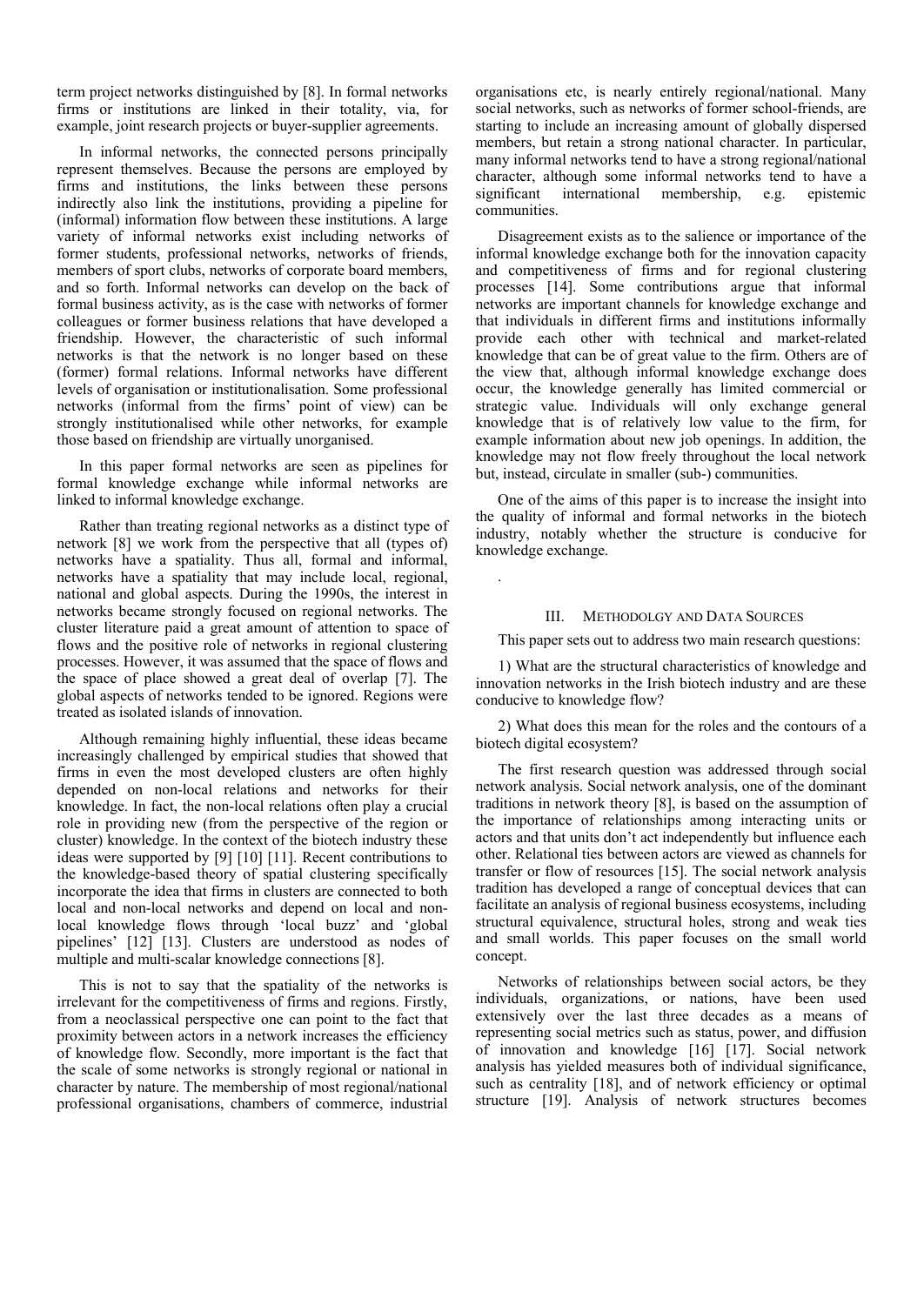important when one is interested in how fragile or durable observed networks are. For example, what do network characteristics such as sparseness or clustering imply for the stability of the network structure? One established framework for analysing network structure is that of "small world" network analysis. Small world analysis is concerned with the density and reach of ties. A small world is a network in which many dense clusters of actors are linked by relationships that act as conduits of control and information [20] [21]. In keeping with the age-old exclamation "it's a small world!", this type of network allows any two actors to be connected through a relatively small series of steps or links – despite the fact that the overall network may be quite sparse and actors may be embedded in distinct clusters. As a result, actors in the network may in reality be "closer" to each other than initially perceived.

These small world networks, with high clustering and short global separation, have been shown by Watts [16] to be a general feature of sparse, decentralized networks that are neither completely ordered nor completely random. Small world network analysis offers us a means by which we can gain insights into network structures and the role of these structures in facilitating (or hindering) the flow of innovation and knowledge throughout the entire network. Watts [16] and Kogut and Walker [17] advocate comparing an observed network with a randomised network (i.e. a random graph) that has the same number of actors (nodes) and same number of relationships (links) per actor as the observed. Simulations by Watts [16] show that the structural stability of small worlds is retained even when a substantial number of relationships are replaced with randomly generated links. The network becomes more globally connected rapidly but the dense clusters are slow to dissolve. Thus, actors in the network can strategise and, rather than being disrupted, the small world structure is still replicated. In this way, networks that appear sparse can in fact contain a surprising degree of structure.

Small world analysis has been productively applied in the context of biotech clusters [22] and has important application in the context of regional biotech digital ecosystems. Knowledge will flow most efficiently in biotech ecosystems with small world characteristics. Where small world characteristics are absent, these can be created by adding a relatively small number of remote links to the network where the level of local clustering is already high [8].

The formal description of small world networks presented here is as per Watts [16], with the networks represented as connected graphs, consisting of undifferentiated vertices (actors) and unweighted, undirected edges (relationships). All graphs must satisfy sparseness conditions. The small world network analysis that follows in Section five is characterized in terms of two statistics:

*Characteristics path length (L)*: the average number of edges that must be traversed in the shortest path between any two pairs of vertices in the graph. L is a measure of the global structure of the graph, as determining the shortest path length between any two vertices requires information about the entire graph.

*Clustering Coefficient (C):* if a vertex has  $k_v$  immediate neighbours, then this neighbourhood defines a subgraph in which at most  $k_v(k_v -1)/2$  edges can exist (if the neighbourhood is fully connected).  $C_v$  is then the fraction of this maximum that is realised in *v*'s actual neighbourhood, and *C* is this fraction averaged over all vertices in the graph. In this way, *C* is a measure of the local graph structure.

In order to determine what is "small" and "large" in this analysis, Watts [16] determines the following ranges over which *L* and *C* can vary:

1. The population size (*n*) is fixed.

2. The average degree k of vertices is also fixed such that the graph is sparse  $(k \leq n)$  but sufficiently dense to have a wide range of possible structures (*k>>1*).

3. The graph must be *connected* in the sense that any vertex can be reached from any other vertex by traversing an infinite number of edges.

Fixing *n* and *k* enable valid comparisons to be made between many different graph structures. This also ensures that the minimum value for *C* is 0, while the maximum value for *C* is 1. The sparseness condition ensures that, while the network is sufficiently well connected to allow for a rich structure, each element operates in a local environment which comprises of only a tiny fraction of the entire system. Finally, the requirement that the graph is connected guarantees that *L* is a truly global statistic.

Data collection started with an inventorisation of biotech companies in Ireland (see the next section on the Irish biotech industry). Following this, two separate datasets were compiled for our social network analysis of the Irish biotech industry. In order to compile the first dataset, a rigorous internet search of official company websites and media sources has been conducted. In this way, it can be ascertained whether a director of a given Irish biotech company also holds a directorship on another Irish biotech company. Joint directorships are then taken to represent a conduit of informal knowledge flow between the respective companies. This dataset also contains information on the founders of each company; serial entrepreneurs, who form numerous companies; and spin-off companies. The database also identifies whether these spin-off companies emerged from existing private companies or universities. The date of establishment of all spin-offs and existing companies is also included in the dataset, allowing us to undertake an analysis of the evolution of the Irish biotech industry over time. We have endeavoured to verify the database through consultation with industry experts.

The second dataset has been compiled from patent data available from the Irish Patent Office (http://www.patentsoffice.ie/), US Patent and Trademark Office (http://www.uspto.gov/), and *Esp@cenet*, the European Patent Office (http://ep.espacenet.com/). For each Irish biotech company that that has registered patents, we can establish the researchers who worked on each patent; their employer at the time, and whether they were foreign-based or located in Ireland. We take this formal research collaboration to represent formal knowledge flow between Irish biotech companies.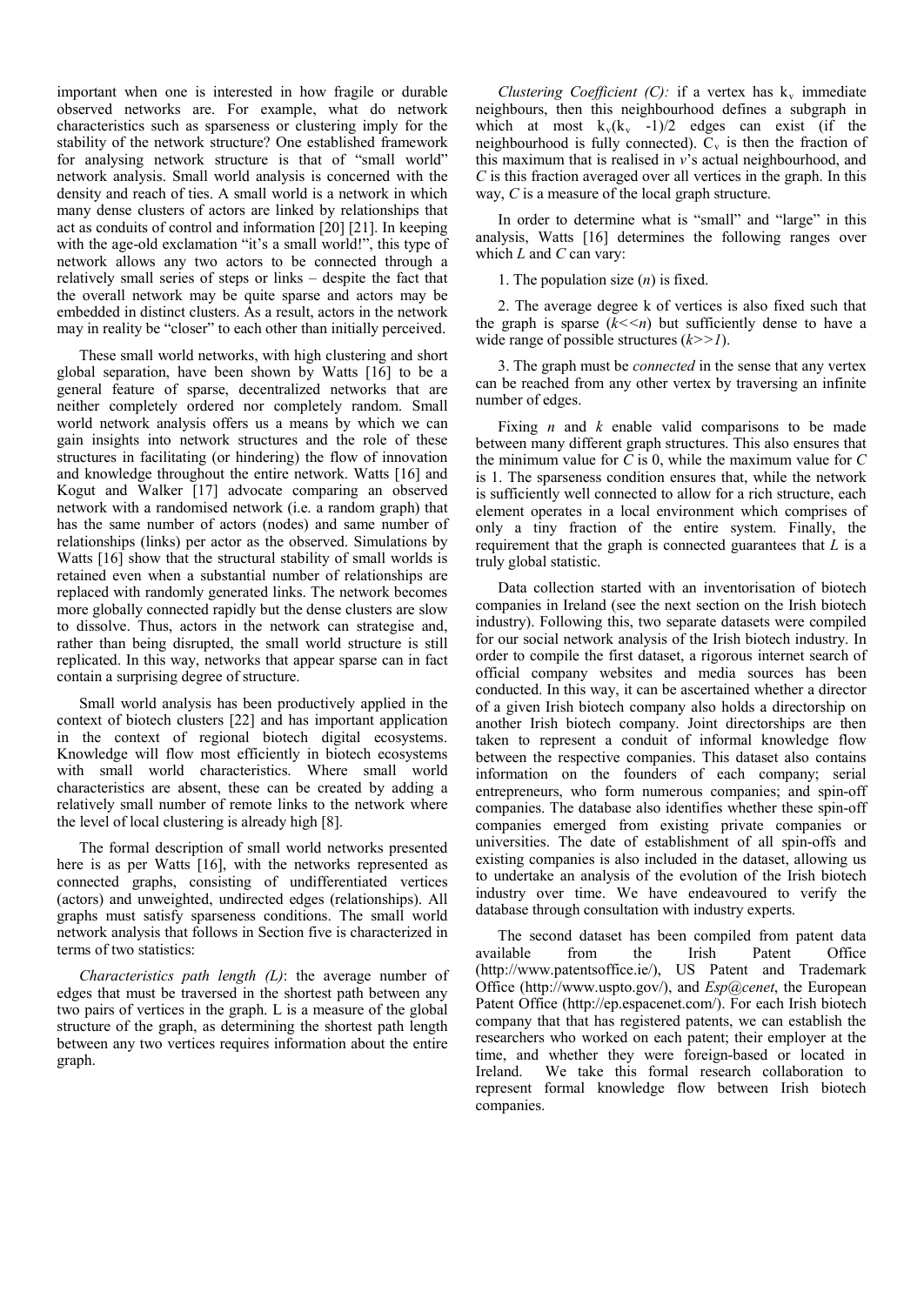

Figure 1. Network of Irish Biotech Directors and Companies, based on directorship data





Note: Green colour denotes researchers based in Ireland and red colour denotes researchers based abroad.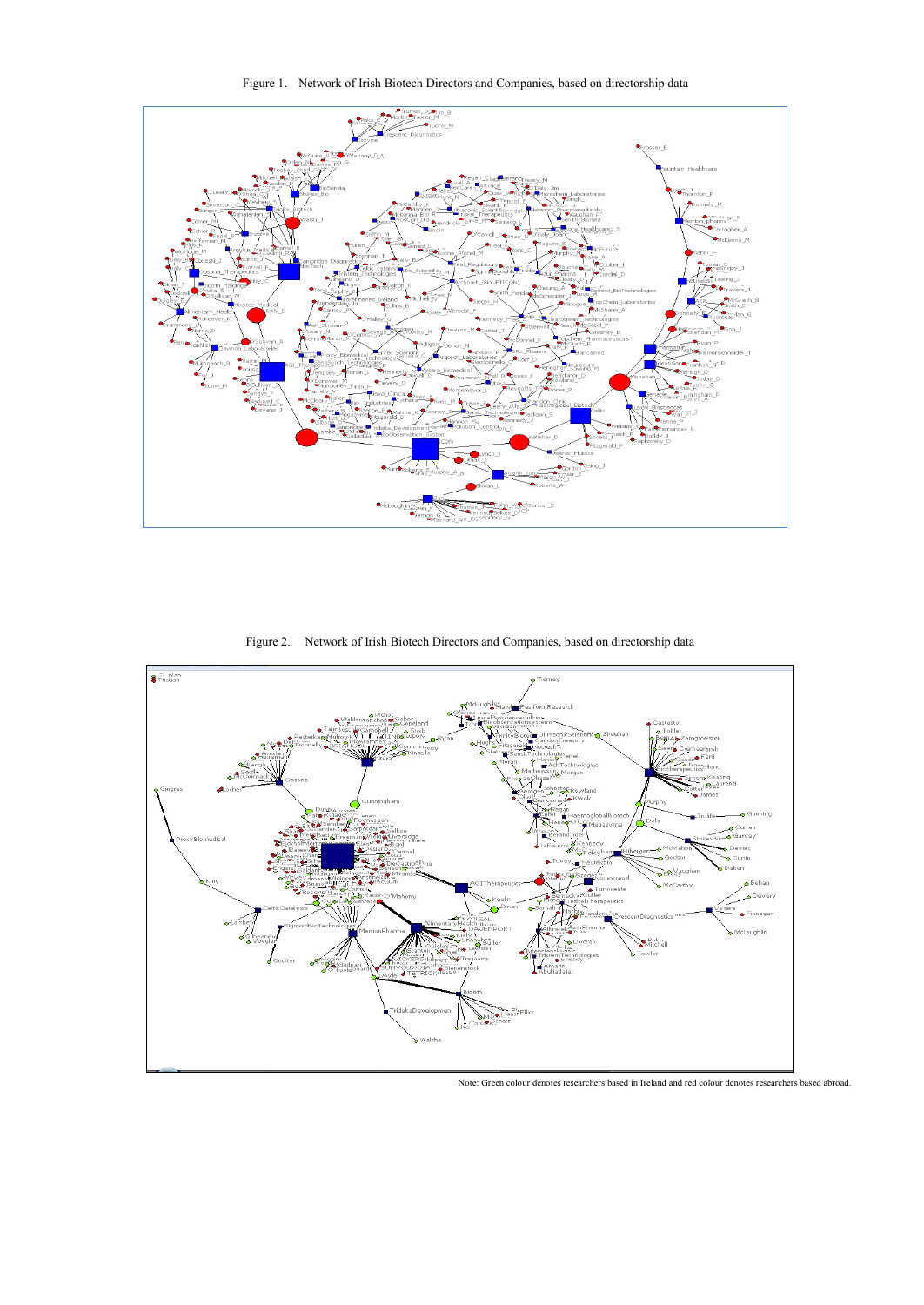The second research question deals with the meaning of the results of the social network analysis for the roles and contours of a biotech digital ecosystem. To distil these lessons, the research team organised a seminar. This seminar was attended by 14 representatives of biotech companies, industrial promotion agencies, third-level colleges, venture capital companies, software companies, the OPAALS community and other industry experts.

### IV. THE IRISH BIOTECH INDUSTRY

The OECD [23] defines biotech as the application of science and technology to living organisms, as well as parts, products and models thereof, to alter living or nonliving materials for the production of knowledge, goods and services. In order to narrow the definition to 'modern' biotech the OECD employs a list based definition that includes various techniques and activities: synthesis, manipulation or sequencing of DNA, RNA or protein; cell and tissue culture and engineering; vaccines and immune stimulants; embryo manipulation; fermentation; using plants for cleanup of toxic wastes; gene therapy; bioinformatics, including the construction of databases; and nanobiotech.

Partly due to the lack of official statistics and partly due to the ambiguous nature of the definition it is difficult to determine the size of the Irish biotech industry. Our 'universe' of firms in the modern biotech industry in Ireland was based on existing survey material [24], the list of firms included on the 'Biotechnology Ireland' website (hosted by Enterprise Ireland), information from interviews with industry experts and internet search.

The final list included 80 biotech firms. Fifty two of these companies are Irish-owned. All but two of these indigenous companies are small or medium sized. It is estimated that the majority of indigenous companies in the list are microenterprises, employing less than 10 staff - often start-up companies or campus companies. The majority of the other indigenous companies are small enterprises, employing less than 50 staff.

#### V. RESULTS OF SOCIAL NETWORK ANALYSIS

Figure 1 presents a sociogram of the network connections in the Irish biotech industry, using data on directorships. Some directors are director of more than one company, providing links or ties in the network which can support information flow and diffusion of the digital ecosystem concept. Figure 2 presents a sociogram of the network connections in the Irish biotech industry, but now using patent data. On the face of it the sociograms would suggest that the networks have a low density.

However as discussed in the methodology section, the structure of the networks may be such that despite low overall density, short path length and high clustering may still be features of the network. This would suggest that rather than being a sparse network unsuited for swift flows of knowledge, there may actually be potential for rapid diffusion of knowledge (and adoption of a biotech digital ecosystem) through the network if the right actors are targeted. Using both

datasets, both informal knowledge flows and formal knowledge can be analysed and their resulting network characteristics compared. The results of the small world network analysis are now presented.

Table 1 presents the results from the Irish biotech network of directors and companies, analysing the directors and companies separately (i.e. deconstructing a 2-node network into its constituent 1-node networks). While directors may be connected to each other by virtue of being on the board of the same company, this type of intra-company link is avoided by analysing the company-only 1-node network. Thus, presenting the results of both 1-node network analyses serves as a useful robustness check. In keeping with the formal description of small world networks presented in the methodology section, two central findings can be gleaned from Table 1. First, it is clear that both directors and companies are highly clustered (*C*  $= 0.948$  and 0.669, respectively). This is particularly evident when compared to the low degree of clustering generated by a random network with the same number of nodes and ties as the highly structured observed networks  $(C = 0.039$  and 0.062, respectively). Second, though the director and company networks are highly clustered, they are not characterised by long path lengths. This is in keeping with Watts' [16] findings that even as a network moves from a structured to a random graph, the path length decreases rapidly but the clustering is persistent. For the purposes of our Irish biotech study, this highly clustered/short path length characteristic of the directors network and the network of companies connected via directors has practical implications for the diffusion of informal knowledge and tacit knowledge throughout the entire network. It indicates that while knowledge is capable of travelling rapidly through the entire network, the challenge is get the knowledge to flow between the distinct clusters. It is exactly this challenge that a digital ecosystem can help overcome.

TABLE I. IRISH BIOTECH INDUSTRY DIRECTORS AND COMPANIES (VIA DIRECTORSHIPS) NETWORK STATISTICS

| Directors | Companies |  |  |
|-----------|-----------|--|--|
|           |           |  |  |
|           |           |  |  |
| 0.018     | 0.016     |  |  |
|           |           |  |  |
| 1,622     | 118       |  |  |
| 5.5       | 2.7       |  |  |
|           |           |  |  |
|           |           |  |  |
|           |           |  |  |
|           |           |  |  |
| 0.948     | 0.669     |  |  |
| 0.039     | 0.062     |  |  |
|           |           |  |  |
|           |           |  |  |
|           |           |  |  |
| 3.538     | 2.912     |  |  |
|           |           |  |  |
|           | 4.111     |  |  |
|           |           |  |  |
|           | 3.127     |  |  |

Note: No. of directors: 302; No. of firms: 86; no. of connected firms: 43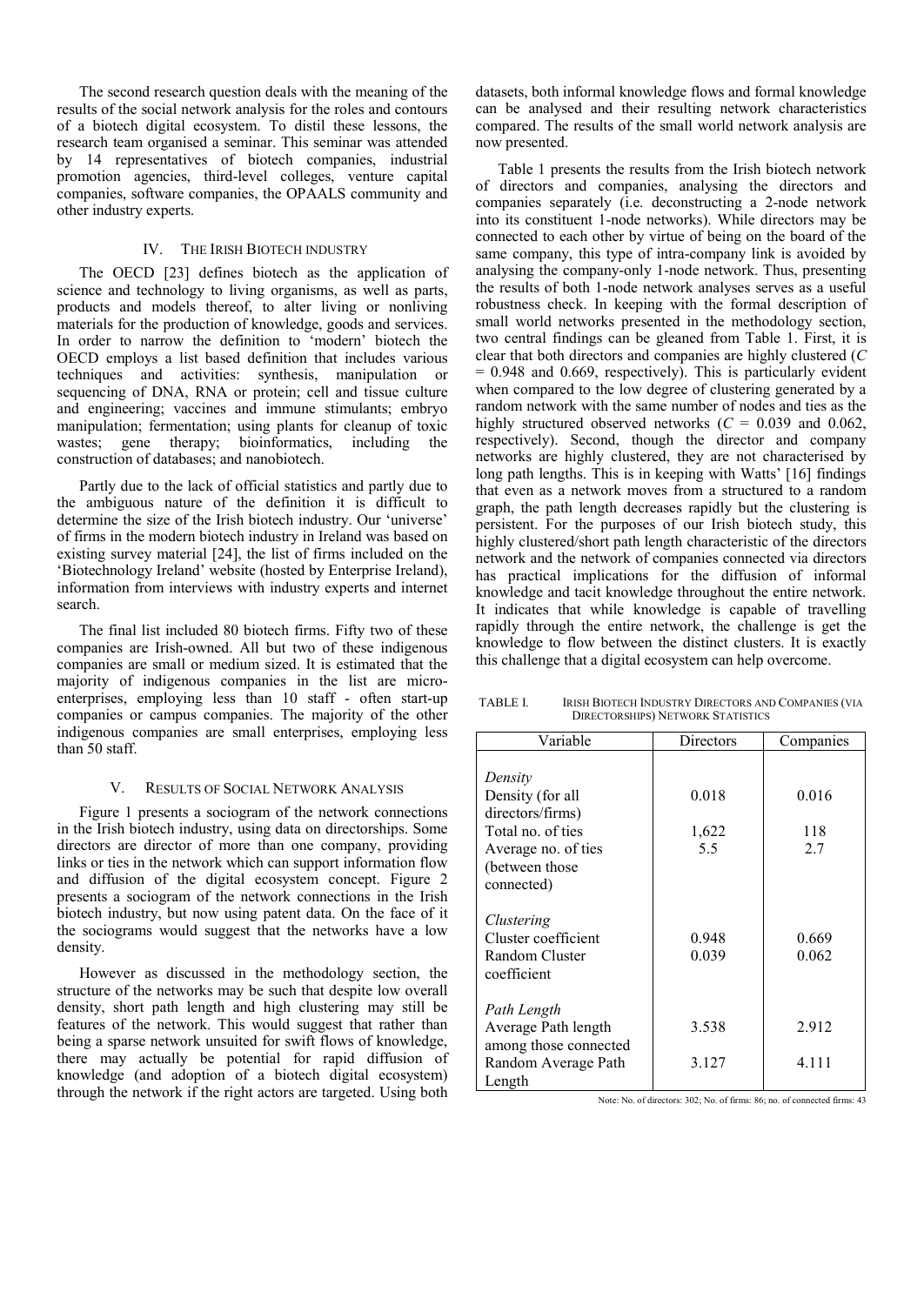| TABLE II. | <b>IRISH BIOTECH INDUSTRY RESEARCHER AND COMPANIES</b> |
|-----------|--------------------------------------------------------|
|           | (VIA PATENTS) NETWORK STATISTICS                       |

| Variable                                                                                            | <b>Researchers</b> | <b>Companies</b> |  |  |  |  |  |
|-----------------------------------------------------------------------------------------------------|--------------------|------------------|--|--|--|--|--|
| Density<br>Density (for all<br>researchers/firms)                                                   | 0.163              | 0.041            |  |  |  |  |  |
| Total no of ties                                                                                    | 16,110             | 64               |  |  |  |  |  |
| Average no. of ties<br>(between those<br>connected)                                                 | 52.5               | 2.78             |  |  |  |  |  |
| <i><b>Clustering</b></i><br>Cluster coefficient<br>Random Cluster<br>coefficient                    | 0.975<br>0.570     | 0.439<br>0.099   |  |  |  |  |  |
| <b>Path Length</b><br>Average Path length<br>among those connected<br>Random Average Path<br>Length | 2.091<br>2.013     | 2.256<br>3.264   |  |  |  |  |  |
|                                                                                                     |                    |                  |  |  |  |  |  |

Note: No. of researcher: 315; connected researchers: 307; No. of firms (that have registered patents): 40; connected firms: 23

Comparable results emanating from the network of Irish biotech researchers and the network of Irish biotech companies via patents are presented in Table 2. While the findings outlined above can be interpreted as capturing informal knowledge flows, the results of Table 2 are based on patent data and therefore refer to formal knowledge flows. Once again, the salient findings are those of high clustering and short path lengths for both the researcher and company networks. However, in this instance the company network is noticeably less clustered via patents than it was through directors. This suggests that formal knowledge flows through the network in a different, slower, manner than informal knowledge. This may also have important practical implications both for understanding the process of knowledge diffusion in the Irish biotech industry and for ensuring optimal design and operation of a digital ecosystem in such a setting.

Finally, Table 3 presents a comparison of small world networks identified in a range of existing studies and allows us to assess "how small" the networks in the Irish biotech industry are. The small world network statistics of the Irish biotech industry are compared with comparable statistics from a study of networks of German firm owners [17] and a study that reported on three types of networks [25]: a network of film actors connected by participation in films; a power grid network representing links between generators, transformers, and substations in the western United States; and *C. Elgans*, which is the completely mapped neural network of a worm. Comparison across the networks illustrates once again the strong small world characteristics of the director network and the network of companies connected via directors, as well as the lesser degree of clustering in the small world network of

Irish biotech researchers and the network of Irish biotech companies via patents.

#### VI. CONCLUSIONS AND IMPLICATIONS FOR THE IRISH BIOTECH DIGITAL ECOSYSTEM

Previous case study based research on innovation processes in the Irish biotech industry [26] showed that individual innovation projects involved little collaboration and informal information flow between regional actors. From this, one might have anticipated low density, sparse and weakly clustered networks. However, the social network analysis shows that networks do exist in the Irish biotech industry and that both the formal networks, connected through patents, and the informal networks, connected through directorships, have small world characteristics. This means that the network structures are conducive to knowledge flow. However the formal network is noticeably less clustered than the informal network, which suggests that the informal networks are far more conducive to knowledge flow than the formal networks. Knowledge in the formal network will flow and diffuse in a different, slower manner. The results also suggest that in both types of networks there remains scope for improving the structural characteristics of the network by creating links between distinct clusters in the network.

The social network analysis has provided new insight into network structures of the Irish biotech industry. At the same time one must not lose sight of the fact that the results are in most cases only suggestive of efficient knowledge flow. It remains unclear how much knowledge flows through the links and how far the knowledge travels through the network [14]. In addition, some knowledge is more strategic than other. It is therefore important that future research investigates what actually flows across the links [8]. This is, of course partly dependent on the type of actors in the network.

The findings, and the discussion of these findings with industry actors and experts, suggest important implications for the role and structure of a digital ecosystem in the Irish biotech sector. In the Irish biotech industry, a digital ecosystem is unlikely to play a significant role in promoting regional development by facilitating efficient and secure development by facilitating efficient communication and knowledge flow between regional actors (partners), collaborating in a specific innovation project (i.e. as a project management tool). The actual numbers of collaborations is simply too small for a digital ecosystem to have a significant impact on regional development in this way.

In the Irish context, a digital ecosystem is more likely to stimulate regional development by acting as a more general communication tool and knowledge resource, connecting all regional players in the biotech industry (irrespective of whether or not these actors are partners in a specific innovation project). It could provide a more efficient medium for existing networks of individuals and firms to exchange informal knowledge, thereby better exploiting these existing networks.

The digital business ecosystem in the biotech industry should involve the entire social world of the firms, linked to the specific inter-firm networks that firms have and, more importantly, also to the loose web of ties that people within innovation projects share with others in the industry.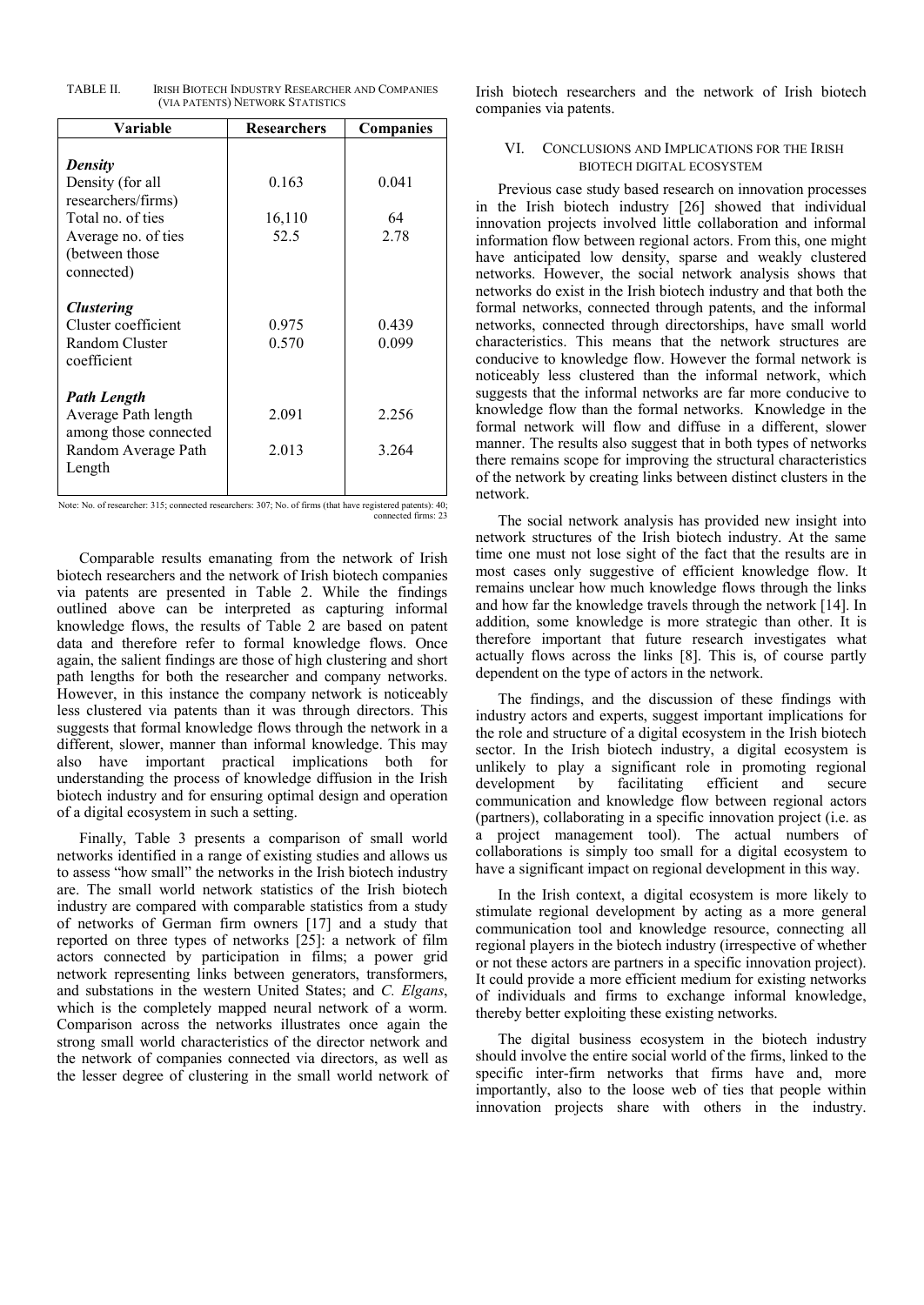|                                            |        | Path Length |        | Clustering |        | Actual-to-Random Ratio for: |
|--------------------------------------------|--------|-------------|--------|------------|--------|-----------------------------|
| Network                                    | Actual | Random      | Actual | Random     | Length | Clustering                  |
|                                            |        |             |        |            |        |                             |
| <b>Irish Biotech Directors</b>             | 3.538  | 3.127       | 0.948  | 0.039      | 1.131  | 24.31                       |
| Irish Biotech Companies (via<br>directors) | 2.912  | 4.111       | 0.669  | 0.062      | 0.708  | 10.79                       |
| Irish Biotech Researchers                  | 2.091  | 2.013       | 0.975  | 0.570      | 1.039  | 1.711                       |
| Irish Biotech Companies (via               | 2.256  | 3.264       | 0.439  | 0.099      | 0.691  | 4.434                       |
| patents)                                   |        |             |        |            |        |                             |
|                                            |        |             |        |            |        |                             |
| German Firms <sup>1</sup>                  | 5.64   | 3.01        | .84    | .022       | 1.87   | 38.18                       |
| German Owners <sup>1</sup>                 | 6.09   | 5.16        | .83    | .008       | 1.18   | 118.57                      |
| Film Actors network <sup>2</sup>           | 3.65   | 2.99        | .79    | .001       | 1.22   | 2,925.93                    |
| Power Grid network <sup>2</sup>            | 18.70  | 12.40       | .08    | .005       | 1.51   | 16.00                       |
| C. Elegans network <sup>2</sup>            | 2.65   | 2.25        | .28    | .05        | 1.18   | 5.60                        |
|                                            |        |             |        |            |        |                             |

TABLE III **A COMPARISON OF SMALL WORLD NETWORK STATISTICS** 

<sup>1</sup> Kogut and Walker [17]; <sup>2</sup> Watts and Strogatz [25]

Innovation seems to be driven strongly by engagement with public spaces and 'communities' where information sharing is relatively open. Innovation remains rooted in an engagement with a community that involves accessing diverse sources of knowledge through decentralized networks, loosely defined ties, and quasi-public spaces. Public spaces are crucial to innovation. A digital ecosystem could play the role of a new type of 'public space' [27]. The digital ecosystem environment can also actively be employed to stimulate or create new links between distinct clusters in a network.

A biotech digital ecosystem in Ireland should include strong assistance/support functionality. Companies and individual actors provide information about their knowledge assets and requirements. One of the central questions becomes "what knowledge that could be of value to me do you have, and are you willing to share?" This may be particularly beneficial, to young companies and new actors, but not exclusively so.

The digital ecosystem should provide a multi-level data/communication structure. Some levels are shared by all firms and individual actors while others are only accessible to smaller groups. The different levels mediate knowledge and information with different levels of sensitivity, requiring different levels social proximity and trust.

Given the important knowledge generating role of the universities, one of the most valuable roles of a digital ecosystem in the biotech industry is to facilitate knowledge transfer from these universities and research institutions. Universities and their lead scientist would therefore be the most important players and potential catalysts in a digital ecosystem organised on a regional basis.

On the basis of the proceeding of the seminar with industry actors and experts, we suggest that the following digital ecosystem applications have the greatest potential in the Irish biotech industry:

• A forum for regional actors (in universities; research institutions and private enterprise) to consult each other on a reciprocal basis about the location of (regional and extra-regional) actors and sources of knowledge.

- A regionally-based science forum for biotech scientists and technicians. Here biotech scientists and technicians in companies and universities can ask for advice about, and interactively discuss, scientific and technical problems.
- A biotech sector dedicated electronic interactive labour exchange, matching skilled people to jobs.
- A directory tool, providing information about regional actors, and promote Ireland as a biotech region.

#### **REFERENCES**

- [1] Nachira, F., Nicolai, A., Dini, P., Le Louarn, M. and Rivera, L. (2007) *Digital Business Ecosystems*, Luxembourg: Office of the Official Publications of the European Communities.
- [2] Chesbrough (2003) *Open Innovation*, Boston: Harvard Business School Press.
- [3] Asheim, B., R. Boschma and Cooke, P. (2007) *Constructing regional advantage: platform policy based on related variety and differentiated knowledge bases*. Utrecht University Working Paper.
- [4] Porter, M. (1990) *The Competitive Advantage of Nations*. London: Macmillan.
- [5] Cooke, P. (2001) Regional Innovation Systems, Clusters and The Knowledge Economy, *Industrial and Corporate Change*, 10(4), pp. 945- 74.
- [6] Ingstrup, M., Freytag, P., and Damgaard, T. ( 2009) Cluster Initiation and Development: A critical view from network Perspective, Paper presented at the Conference *Euromed Management*, France.
- [7] Ter Wal, A,. and Boschma, R. (2008) Applying Social Network Analysis in Economic Geography: Theoretical and Methodological Issues. *Annals of Regional Science*, 43 (3), pp. 739-756.
- [8] Grabher 2006, trading routes, bypasses and risky intersections: mapping the travels of networks , progress human geography, *Progress in human Geography* 30 (2), pp. 163-189.
- [9] Owen Smith, J. and Powel, W. (2006) Knowledge Networks as Channels and Conduits: the Effects of Spillovers in the Boston Biotechnology Community. *Organisation Science* 15 (1), pp. 5-21.
- [10] Coenen, L., Moodysson, J., Ryan, C., Asheim, B. and Phillips, P. (2006) Comparing a Pharmaceutical and an Agro-food Bioregion: On the Importance of Knowledge bases for Socio-spatial Patterns of Innovation. *Industry and Innovation*, 13(4), pp. 393-414.
- [11] Moodysson, J. and Jonsson, O. (2007) Knowledge Collaboration and Proximity: The Spatial Organization of Biotech Innovation Projects. *European Urban and Regional Studies*, 14 (2), pp. 115-131.